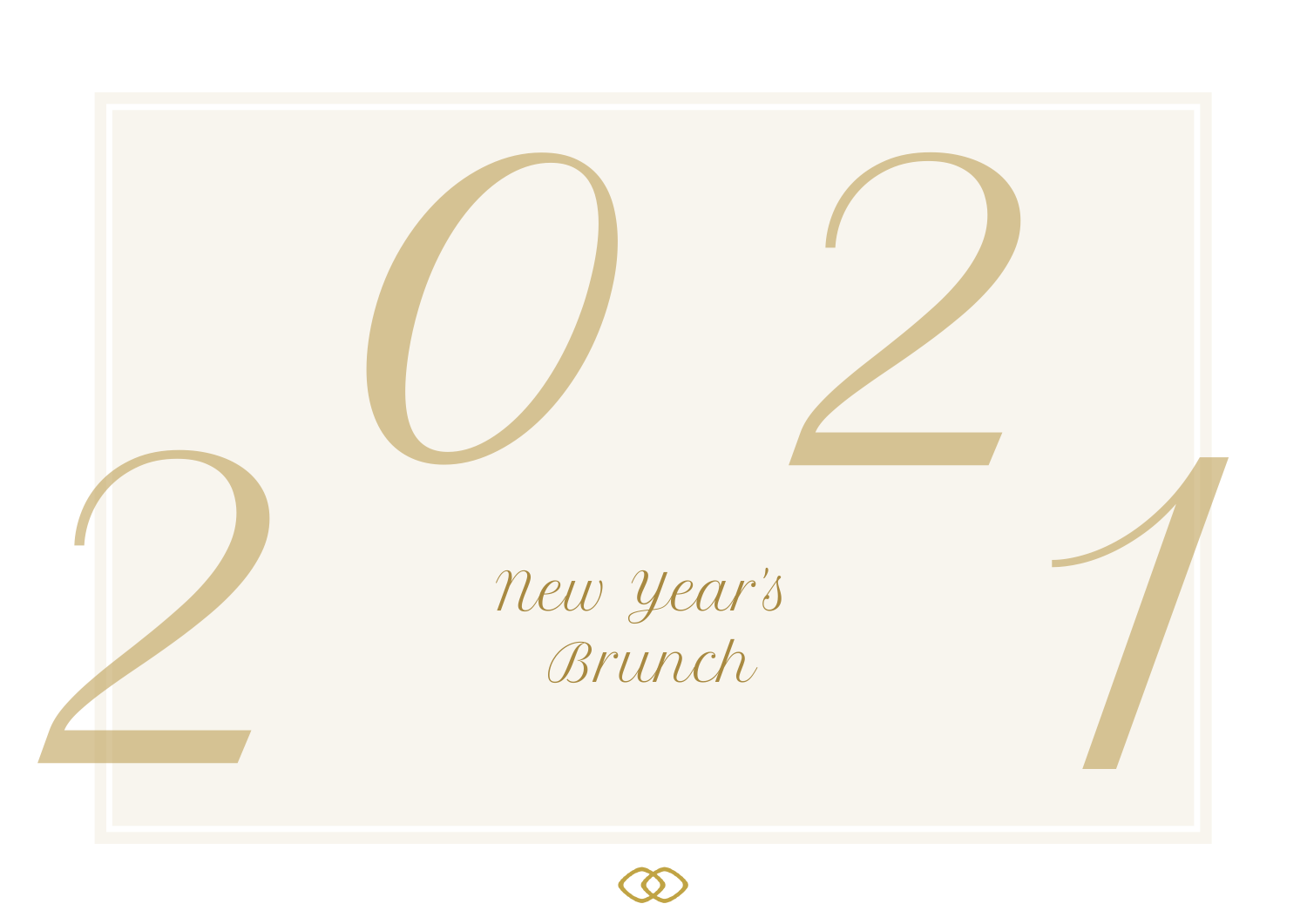# $\begin{array}{c}\n\text{ram of January 13t, 2021}\n\hline\n\text{2pm - 3pm}\n\end{array}$ Program of January 1st, 2021

12 pm - 3 pm

Brunch

Ukulele Trio Animation

Parade of the "Pearl Romance" boutique

Beach and pool access all day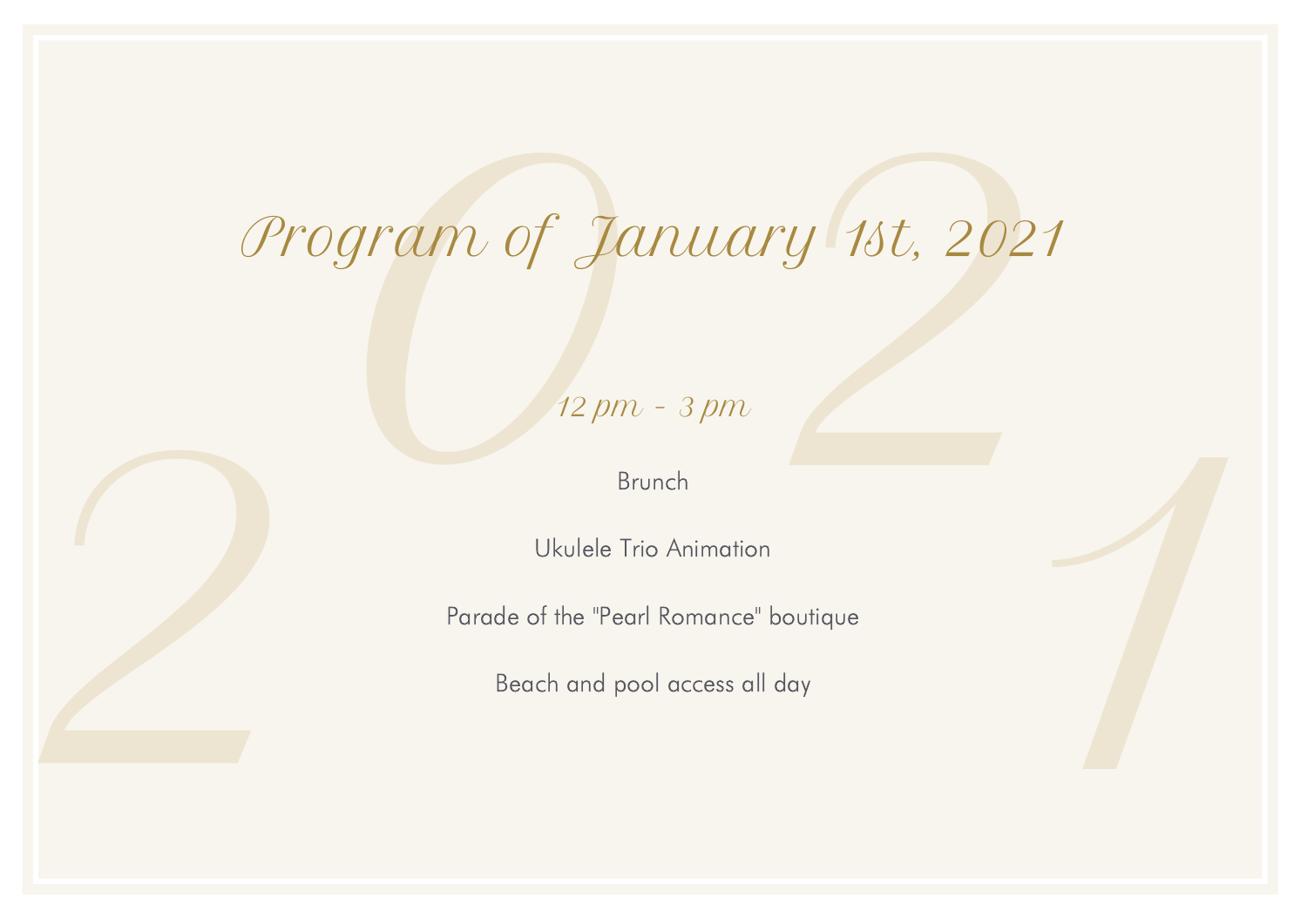# New Year's Brunch Menu

### Cold appetizers & bites

Foie gras and<br>Beef carp<br>Beef carp<br>Spring rolls and<br>Tempura soy sauce, w<br>From the Whole duck<br>Roasted ch<br>Australian lamb shou<br>Black Angus beef with<br>BBQ sauce, mushr<br>Chimichurri pine Baby leaf salads and herbs from the garden Fresh raw vegetables Assortment of mixed salads: meat, seafood and lobster Tapenade, sardella, eggplant dip, hummus Foie gras and brioche Beef carpaccio Lagoon fish & Vegetables tempura Spring rolls and samosas Tempura soy sauce, wasabi, mayo, chili

#### From the grill

Whole duck char siu Roasted chicken Australian lamb shoulder with herbs Black Angus beef with aged mustard BBQ sauce, mushroom, mustard Chimichurri pineapple chili

Seafood & fish

U Year's Brunch Menu<br>
tes<br>
seafood<br>
Seafood<br>
Seafood<br>
Seafood<br>
Seafood<br>
Seafood<br>
Seafood<br>
Seafood<br>
Seafood<br>
Seafood<br>
Seafood<br>
Seafood<br>
Seafood<br>
Seafood<br>
Seafood<br>
Seafood<br>
Seafood<br>
Seafood<br>
Seafood<br>
Seafood<br>
Seafood<br>
Seafoo Lobster Alaska King Crab Legs Oysters, with shallot in red wine vinegar With yuzu, fresh lime, kaffir lime Mussels marinière Prawns with garlic or curry Grilled squid Smoked salmon Cured Mahi Mahi Tahitian marinated fish in coconut milk Ceviches Teriyaki Tuna steak Brandy cocktail sauce, yuzu mayo, soya Sweet chili, nam jim

## From Asia to Polynesia

#### Asian counter

Sushimaki, Sashimi platters California rolls, Salmon, Tuna, Reef Fish Avocado, cucumber Fried rice, stir fried noodles Stir fried vegetables with oyster sauce

#### Polynesian Specialities

Ils, Salmon, Tuna, Reef Fish<br>ocado, cucumber<br>rice, stir fried noodles<br>getables with oyster sauce<br>Sian Specialities<br>Piglet<br>clams in coconut milk<br>Mahi in banana leaf<br>xen fafa with spinach<br>taro, breadfruit, baked bananas **Piglet** Benitier clams in coconut milk Mahi Mahi in banana leaf Chicken fafa with spinach Sweet potatoes, taro, breadfruit, baked bananas

Menu:  $8.400$  XPF per adult  $/4.200$  XPF per children (5 to 15 years old) Non-alcoholic drinks included (water, fruit juices, soft drinks, hot drinks)